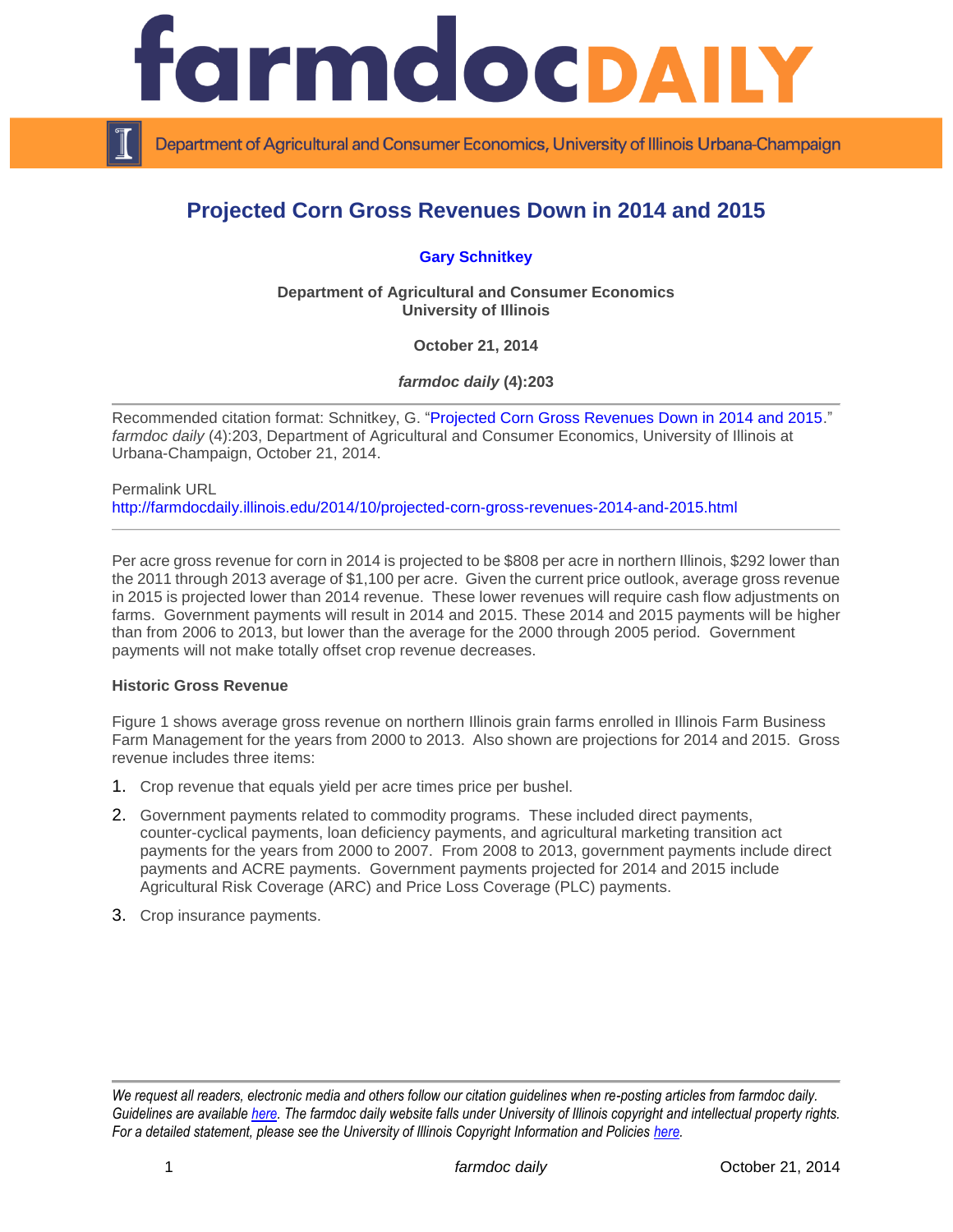

From 2000 to 2006, gross revenue on Illinois grain farms averaged \$454 per acre. This \$454 included an average crop revenue of \$384 per acre, government payments of \$62 per acre, and crop insurance payments of \$8 per acre. From 2000 to 2006, crop revenue accounted for 85% of gross revenue, government payments accounted for 13% of gross revenue, and crop insurance accounted for 2% of gross revenue.

From 2007 to 2014, gross revenue averaged \$938 per acre, \$484 per acre higher than the \$454 average from 2000 to 2006. Much of the reason for higher gross revenues from 2007 to 2014 is higher corn prices. Prices that northern Illinois grain farmers received for corn average \$2.31 per bushel from 2000 to 2006 compared to \$4.89 per bushel from 2007 to 2013

From 2007 to 2013, crop revenue averaged \$874 per acre, government program payments averaged \$24 per acre, and crop insurance payments averaged \$40 per acre. Crop revenue accounted for 93% of gross revenue, government payments accounted for 3% of gross revenue, and crop insurance payments accounted for 4% of gross revenue

Gross revenue was higher from 2011 to 2013 than from 2007 to 2009. Gross revenue averaged \$817 per acre from 2007 to 2010, compared to \$1,110 from 2011 to 2013. Much of the reason for higher revenues in 2011 to 2013 was higher corn prices. Corn prices averaged \$3.89 per bushel from 2009 to 2011 compared to \$5.96 per bushel from 2010 to 2012.

## **Projections for 2014 and 2015**

Yields are projected at record levels for 2014. A yield of 220 bushels per acre is used in 2014 projections. The projected corn price is \$3.40 per bushel, the lowest yearly price since 2008 when crop price averaged \$3.01 per bushel. The resulting crop revenue of \$748 per acre is the lowest crop revenue since 2009, when crop revenue equaled \$646 per acre.

The 2014 projection includes \$40 of government payments based on receiving Agricultural Risk Coverage or Price Loss Coverage payments. If payments occur as projected, the \$40 of government payments in 2014 would be higher than the \$24 per acre average payment from 2006 to 2013, but below the \$62 per acre average payment from 2000 to 2006.